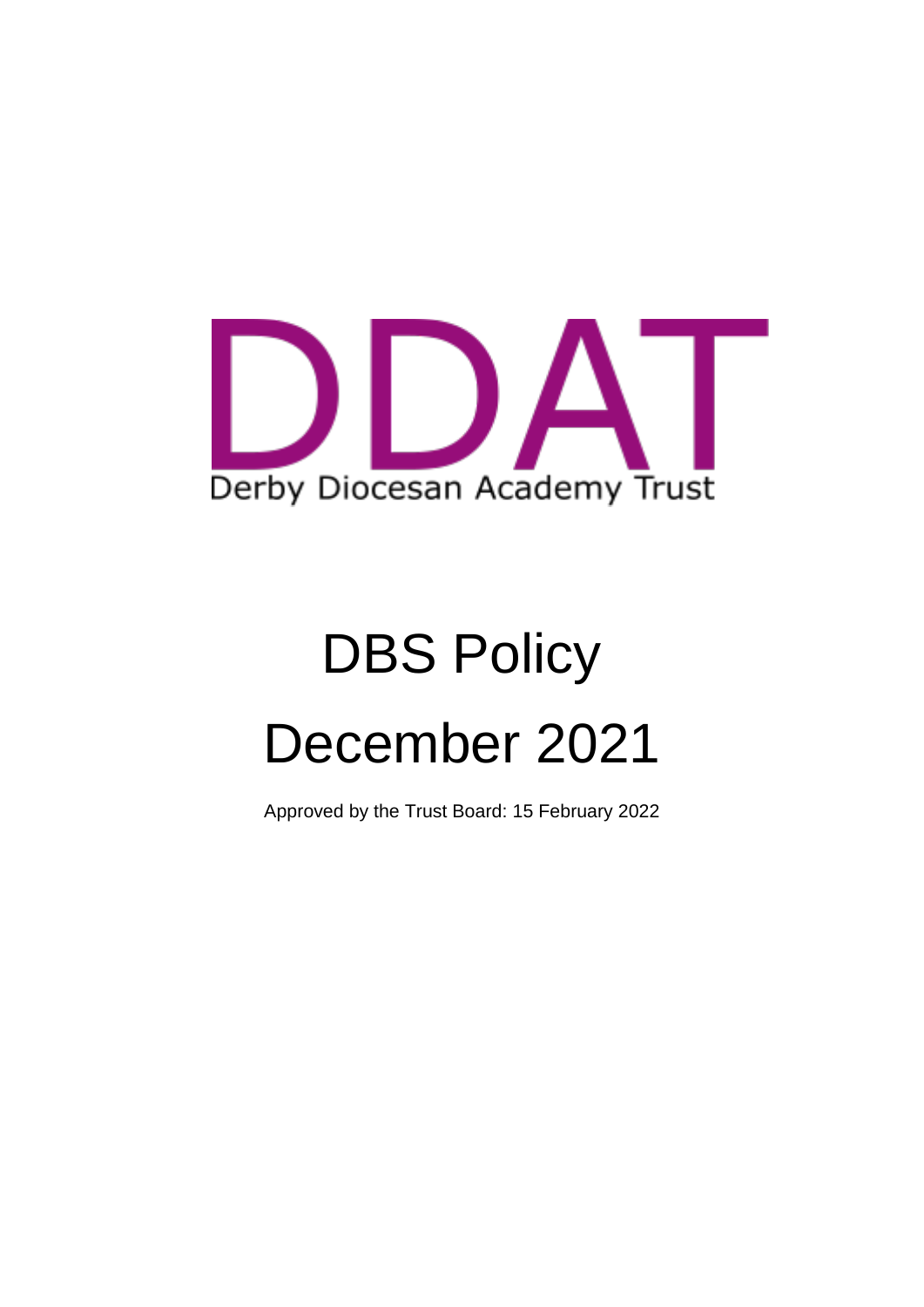#### **Contents**

[Statement of intent](#page-1-0)

- 1. [Legal framework](#page-3-0)
- 2. [Definitions](#page-3-1)
- 3. [Roles and responsibilities](#page-5-0)
- 4. [Procedures for governors](#page-6-0)
- 5. [Procedures for volunteers](#page-7-0)
- 6. [Procedures for visitors](#page-8-0)
- 7. [Procedures for contractors](#page-8-1)
- 8. [Staff who have lived or worked outside the UK](#page-8-2)
- 9. [Procedures for adults supervising children on work experience](#page-9-0)
- 10. [Procedures for alternate provision](#page-10-0)
- 11. [Procedures for arranged homestays during exchange visits](#page-10-1)
- 12. [Disclosures containing criminal information](#page-10-2)
- 13. [Making a recruitment decision](#page-11-0)
- 14. [DBS update service](#page-12-0)
- 15. [Referral to the DBS](#page-13-0)
- 16. [Recruitment of ex-offenders](#page-13-1)
- 17. [Single central record \(SCR\)](#page-14-0)
- 18. [Data handling](#page-14-1)
- <span id="page-1-0"></span>19. Monitoring and review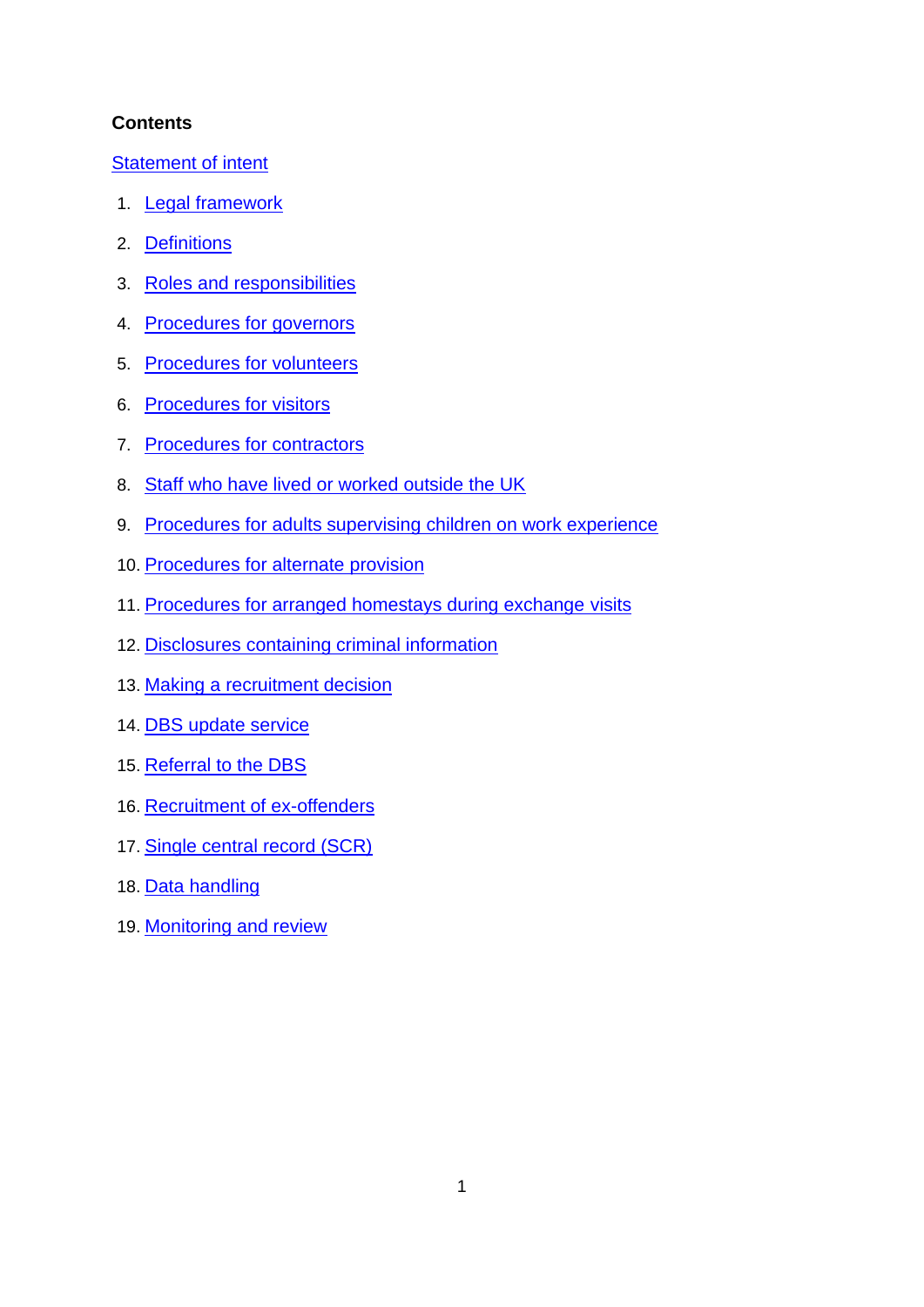#### **Statement of intent**

At DDAT, we are committed to promoting the welfare of our staff, pupils and visitors. Ensuring the safety of our school community is of paramount importance and, as a result, this policy has been created to establish a safe environment where pupils are cared for appropriately and are free from harm.

For certain roles, the school may be required to request a DBS check as part of its recruitment process. This check may also include barred list information held on the DBS barred list, as well as any information held by the police which is relevant to the role applied for.

DBS checks allow the school to ascertain an individual's suitability to work with children in an educational environment. This policy will ensure that all staff, pupils and parents are aware of the measures taken by the school to promote the welfare of the school community.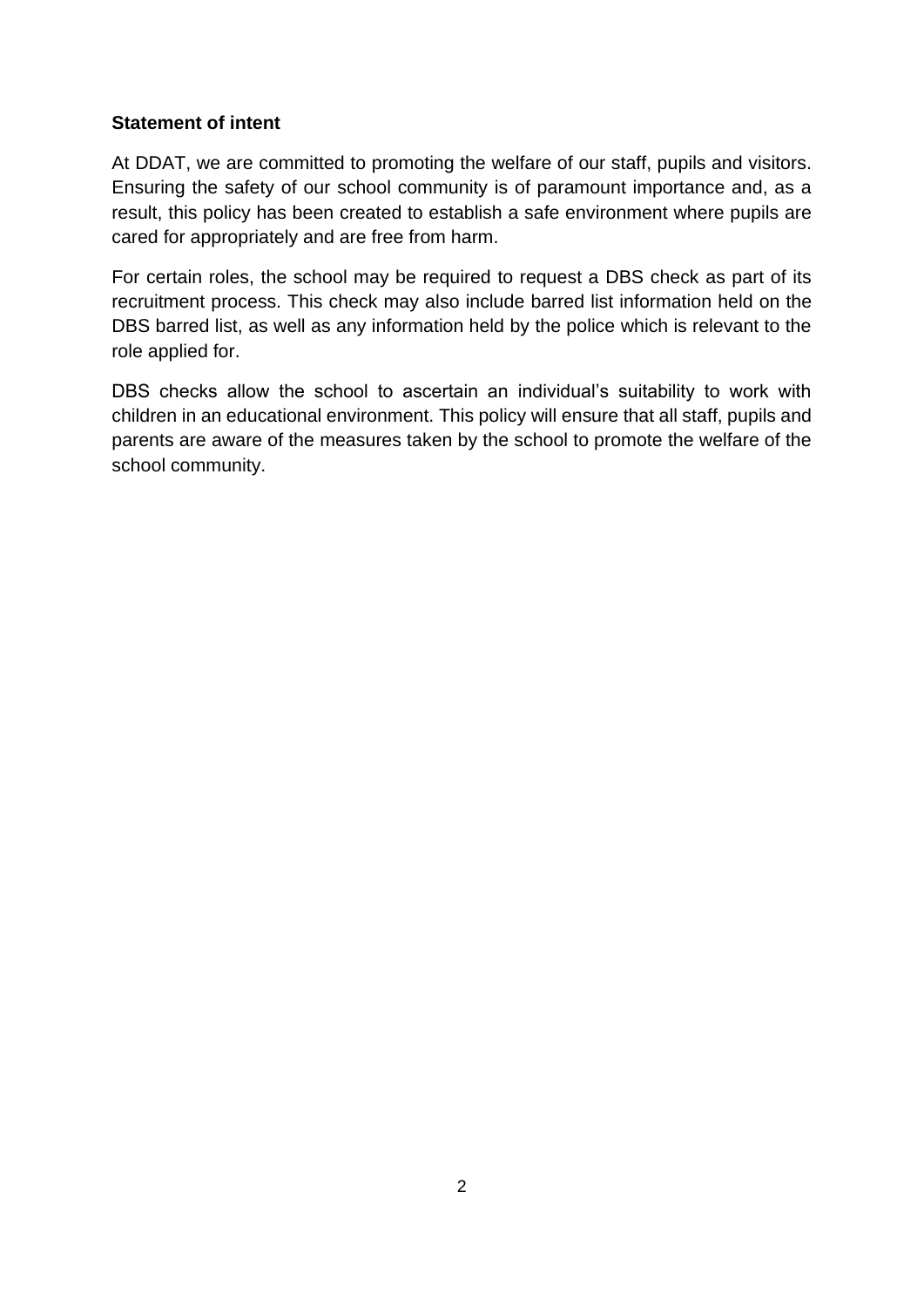# <span id="page-3-0"></span>**1. Legal framework**

This policy has due regard to all relevant legislation and statutory guidance including, but not limited to, the following:

- Rehabilitation of Offenders Act 1974
- Rehabilitation of Offenders Act 1974 (Exceptions) Order 1975 (Amendment) (England and Wales) Order 2016
- Rehabilitation of Offenders Act 1974 (Exceptions) Order 1975 (Amendment) (England and Wales) Order 2020
- Police Act 1997
- Police Act 1997 (Criminal Records) (Registration) Regulations 2006
- Childcare (Disqualification) Regulations 2018
- Data Protection Act 2018
- Safeguarding Vulnerable Groups Act 2006
- Equality Act 2010
- Human Rights Act 1998
- Children Act 1989
- The UK General Data Protection Regulation (UK GDPR)
- DfE (2021) 'Keeping children safe in education'
- DfE (2020) 'Changes to checks for EU sanctions on EEA teachers'
- DfE (2021) 'Recruit teachers from overseas'
- DBS (2014) 'Sample policy on the recruitment of ex-offenders'
- DBS (2018) 'Handling of DBS certificate information'
- DBS and Ministry of Justice (2020) 'DBS filtering guide'
- Home Office (2015) 'Revised Code of Practice for Disclosure and Barring Service Registered Persons'

### <span id="page-3-1"></span>**2. Definitions**

### **Enhanced DBS**

This provides the same information as a standard check, plus any approved information held by the police which a chief officer reasonably believes to be relevant and considers ought to be disclosed.

### **Enhanced DBS with barred list check**

Where people are working or seeking to work in regulated activity with children, this allows an additional check to be made as to whether the person appears on the children's barred list.

The position being applied for, or activities undertaken, must be eligible for an enhanced DBS check in line with the above criteria and be for a purpose listed in the Police Act 1997 (Criminal Records) (No2) Regulations 2009 as qualifying for a barred list(s) check.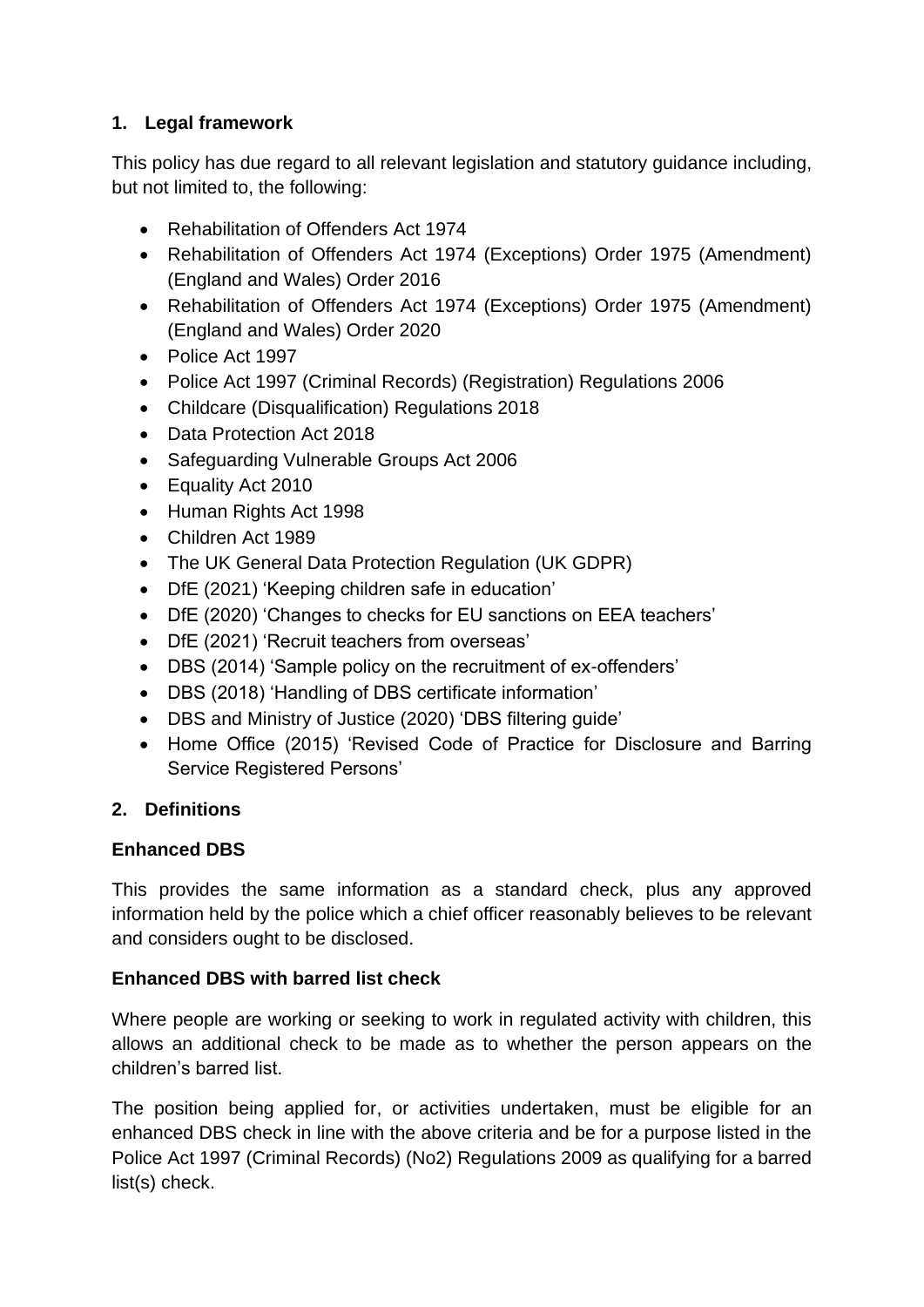## **DBS certificates issued on or after 28 November 2020**

The following changes to filtering rules have been made for standard and enhanced DBS certificates:

- Warnings, reprimands and youth cautions will no longer be automatically disclosed on a DBS certificate
- The multiple conviction rule has been removed, meaning that if an individual has more than one conviction, regardless of offence type or time passed, each conviction will be considered against the remaining rules individually, rather than all being automatically disclosed

## **Regulated activity**

Regulated activity includes:

- Teaching, training, instructing, caring for or supervising children if the person is unsupervised, or providing advice or guidance on physical, emotional or educational wellbeing, or driving a vehicle only for children.
- Work for a limited range of establishments (known as 'specified places', which include schools and colleges) with the opportunity for contact with children, but not including work done by supervised volunteers.

Work under the above criteria is regulated activity if it is carried out frequently by the same person or if the 'period condition' is satisfied. The period condition is satisfied if:

- The person carrying out the activity does so at any time on more than three days in any period of 30 days.
- If the activity is done at any time between 2:00am and 6:00am and it gives the person the opportunity to have face-to-face contact with children.

Some activities are always regulated activities, regardless of frequency or whether the person conducting the activity is supervised. This includes the following:

- Intimate or personal care, or overnight activity, including helping a child with eating and drinking for reasons of illness or disability or in connection with toileting, washing, bathing and dressing for reasons of age, illness and disability
- Health care, i.e. care for children provided by, or under the direction or supervision of, a regulated health care professional

Regulated activity does not include the following:

- Paid work in specified places which is occasional and temporary and does not involve teaching and training
- Supervised activity, which is paid, in non-specified settings, e.g. youth clubs, sport clubs.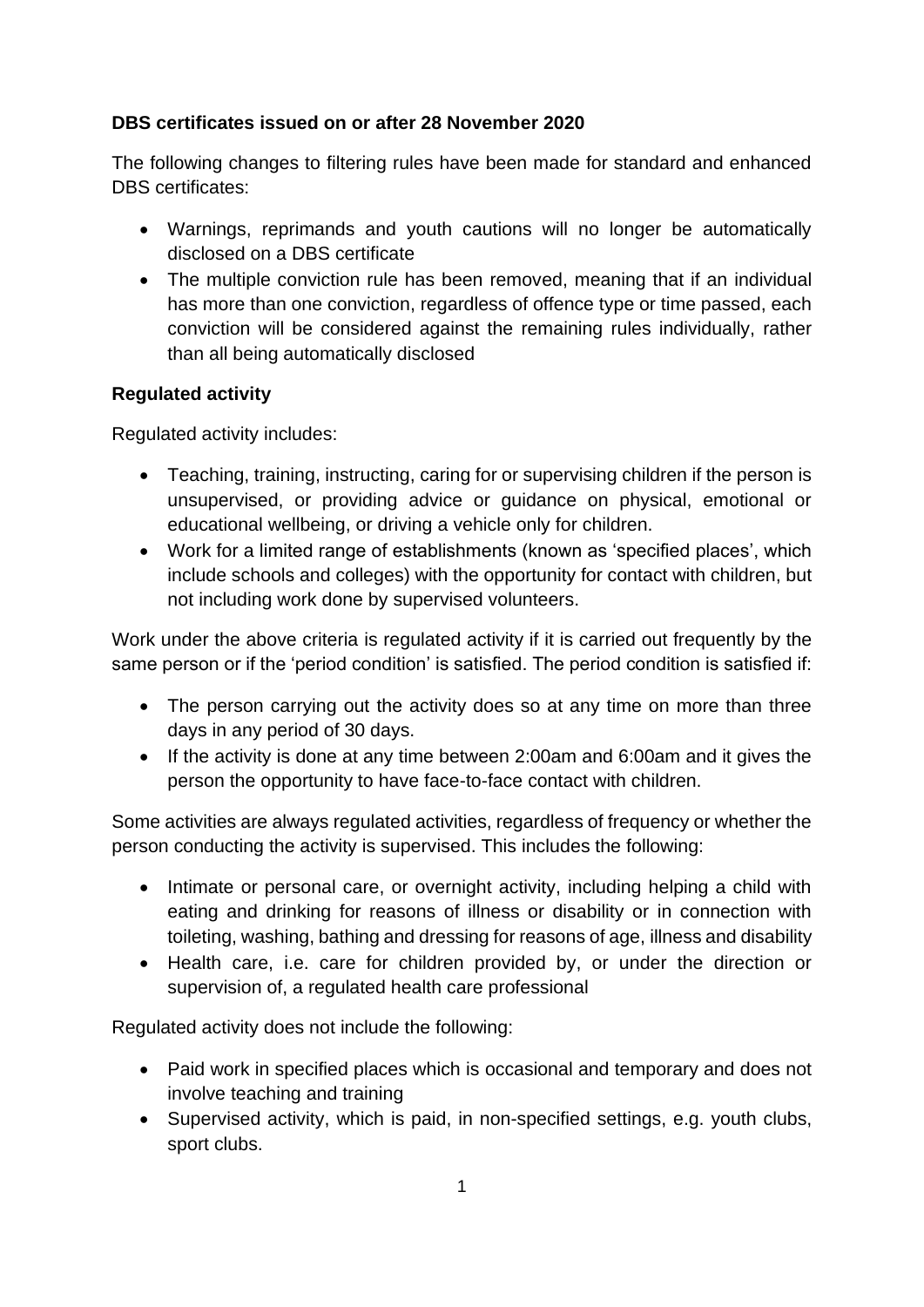## <span id="page-5-0"></span>**3. Roles and responsibilities**

The governing board is responsible for:

- Approving the headteacher's decisions with regards to disclosure information concerning existing and prospective employees.
- Ensuring that this DBS Policy and the Home Office's Code of Practice (CoP) is adhered to at all times.
- Ensuring all agreed DBS procedures are adhered to for both current and prospective employees.
- Monitoring the school's single central record (SCR), ensuring its compliance with requirements.

The headteacher is responsible for:

- Ensuring that all new employees have the appropriate DBS certificates in place prior to commencing work with the Trust. In the absence of a DBS the start date must be delayed following advice from the Trust's HR Department.
- Making decisions following advice from the Trust's HR Team with regards to disclosure information concerning existing and prospective employees.
- Ensuring that they are aware of any posts in the school that are subject to a DBS check.
- Maintaining an up-to-date electronic SCR and evidence that checks have been completed.
- Ensuring that all job descriptions and person specifications for any posts within the school indicate that an enhanced DBS is required and notification that employees are required to sign up to the update service. The full cost of the update registration will be refunded by the school.,.
- Taking reasonable steps to make sure that any individual who is not an employee, but who is covering an existing post or other work within the school, holds the appropriate level of DBS check.
- Ensuring that all members of staff hold current, acceptable DBS checks according to the appropriate level required, and that upcoming renewals are applied for within two months prior to the renewal date.
- Ensuring that new employees are aware of the DBS update service and their contractual obligation where appropriate to subscribe to this.
- Encourage all members of staff to sign up to the update service and continue to renew on an annual basis whilst in employment with the Trust.
- Informing the Trust's HR Department of any decisions made regarding disclosure information.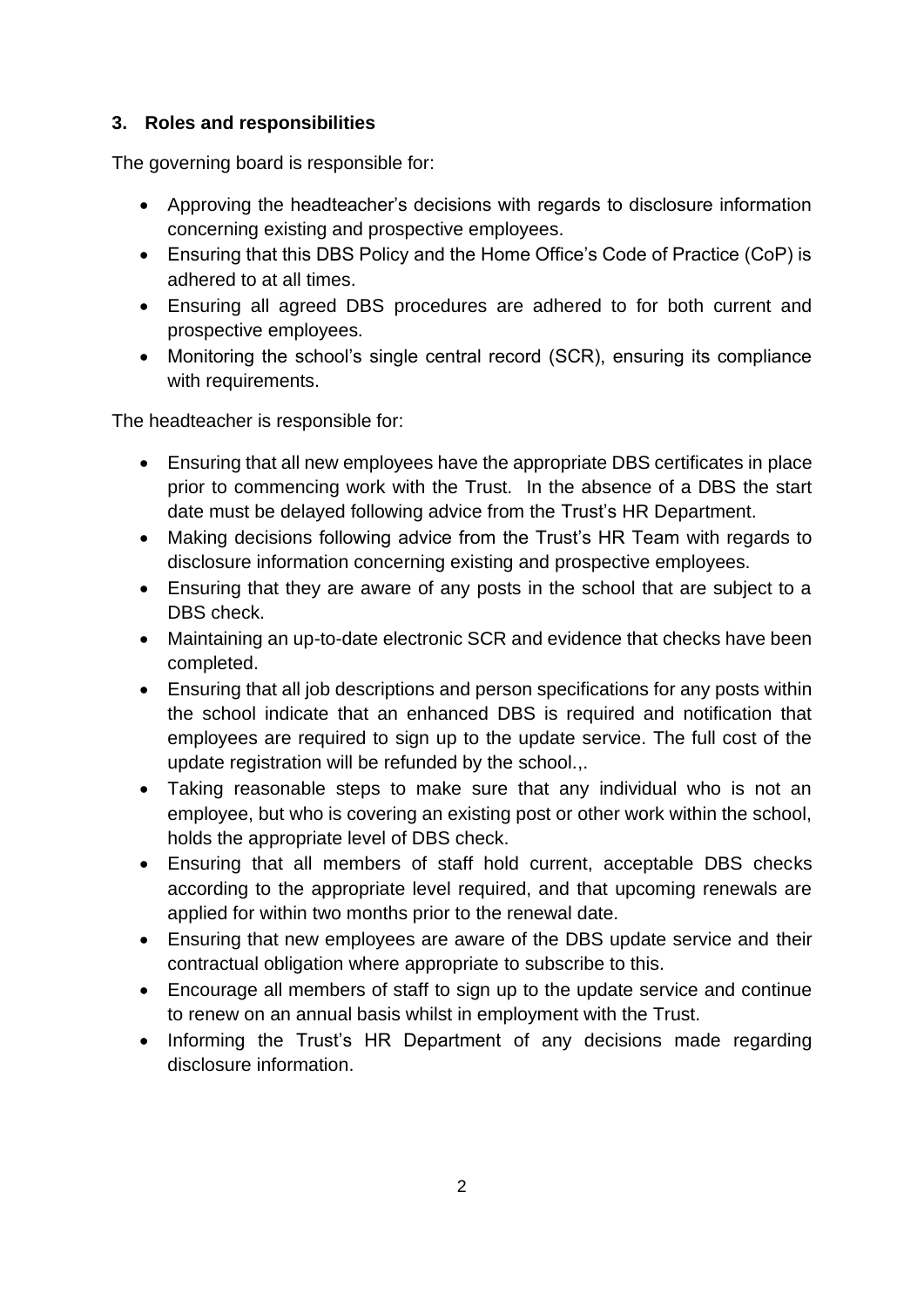A new DDAT DBS certificate must be obtained prior to commencing employment within the Trust. The only exemption to this is in exceptional circumstances and with prior Trust Board approval.

For staff who work in childcare provision, or who are directly concerned with the management of such provision, the school will ensure the appropriate checks are carried out to confirm the individuals are not disqualified under the Childcare (Disqualification) Regulations 2018.

#### **Internal transfers within DDAT:**

A new DBS certificate must be obtained prior to commencing in the new school. The only exemption to this is where both schools has the same executive headteacher with responsibility for both schools.

### **Agency and third-party staff**

The headteacher will obtain written confirmation from any agency or third-party organisation that the organisation has carried out all the necessary DBS checks on an individual who will be working at the school that the school would otherwise perform. Where the position requires a barred list check, this will be obtained by the agency or third party prior to appointing the individual.

The headteacher will check that the individual presenting themselves for work is the same person for whom the checks have been made, e.g. by asking to see photo ID.

### **Trainee/student teachers**

Where applicants for ITT are salaried by the school, the headteacher will ensure that all necessary DBS checks are carried out. As trainee teachers are likely to be engaging in regulated activity, an enhanced DBS certificate (including barred list information) must be obtained.

Where trainee teachers are fee-funded, the training provider is responsible for carrying out the necessary checks. The headteacher will obtain written confirmation that the necessary checks have been carried out, and that the trainee has been judged by the provider to be suitable to work with children.

### <span id="page-6-0"></span>**4. Procedures for governors**

A completed application form and nomination form is required for all trust governor appointments. The nomination form contains check boxes to confirm that DBS and Section 128 checks have been carried out. Enhanced DBS checks are mandatory for governors but not associate members. The School will apply for an enhanced DBS certificate for any governor who does not have an enhanced certificate.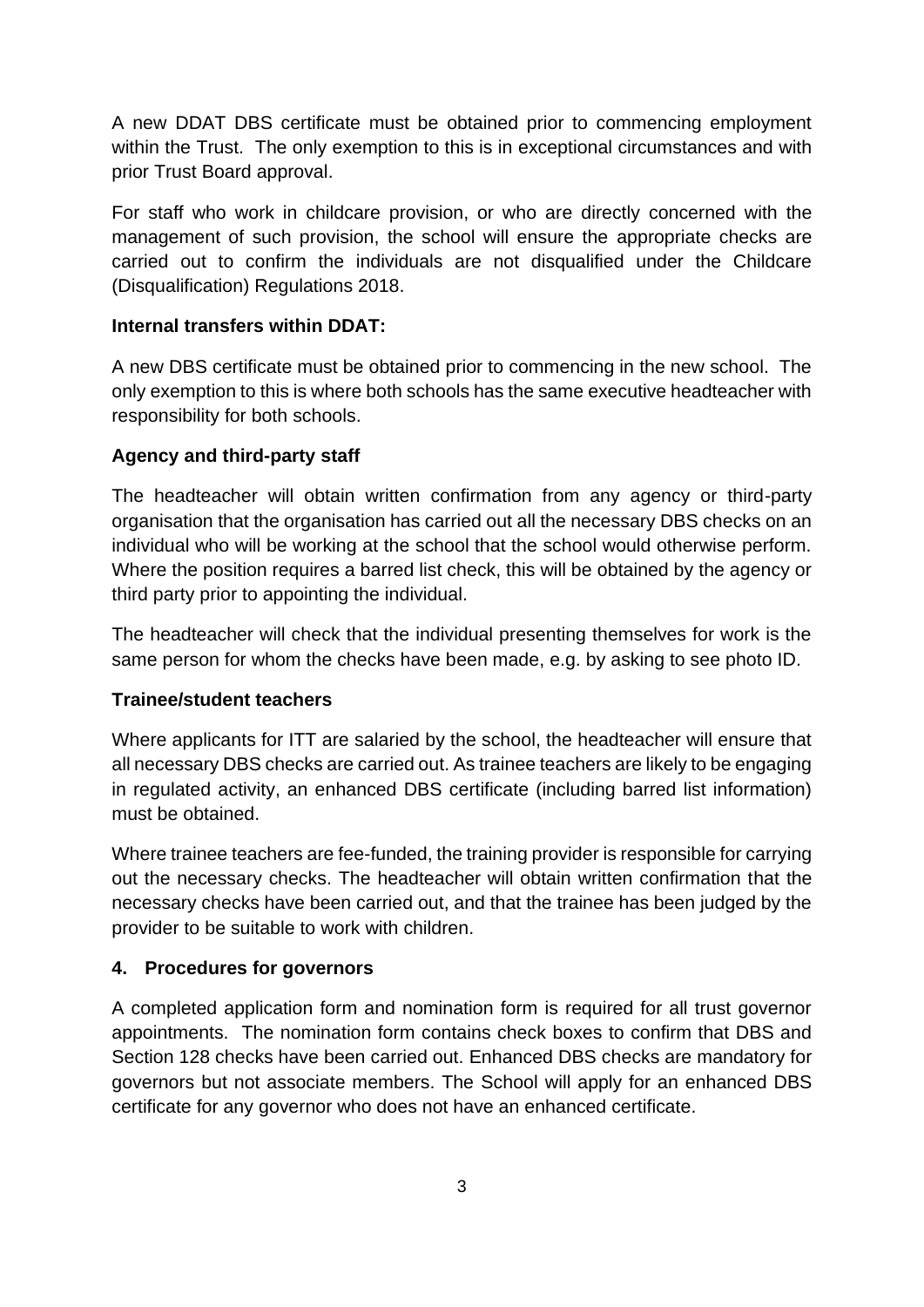A barred list check will only be required for governors who, aside from their governance duties, are engaged in regulated activity. The governing board will contact The Teaching Regulation Agency (TRA) Employer Access services to check if a proposed governor is barred because of a section 128 direction.

The ESFA will carry out suitability checks on all newly appointed chairs of trustees. These checks include:

- An identity check.
- Confirmation of the right to work in the UK.
- An enhanced DBS check.
- A requirement to provide additional information if the individual has lived outside the UK for a period of 12 months or longer.

All members of the trust, individual charity trustees and the chair of the board of trustees are required to obtain an enhanced DBS check – a section 128 check will also be carried out. Where responsibilities are delegated to any delegates or committee, e.g. a local governing board, DBS checks and section 128 checks will be conducted on all delegates and members of such committees.

### <span id="page-7-0"></span>**5. Procedures for volunteers**

Under no circumstances will a volunteer who has undergone no checks be left unsupervised or allowed to work in regulated activity. The headteacher will obtain an enhanced DBS check, which contains barred list information, for any volunteer who is new to working in regulated activity.

In some circumstances, the headteacher may obtain an enhanced DBS certificate for volunteers who are not engaged in regulated activity but will not request barred list information. There is no requirement to re-check volunteers in regulated activity if they have already had an enhanced DBS check which includes barred list information; however, the school will conduct a repeat enhanced DBS check, with barred list information, where there are concerns about a volunteer.

The headteacher will determine whether a volunteer is supervised. For a person to be considered supervised, the supervision must be:

- By a person who is in regulated activity.
- Regular and day-to-day.
- Reasonable in all the circumstances to ensure the protection of children

When allowing any volunteers to work at the school, the headteacher will check that the individual presenting themselves for work is the same person for whom the checks have been made.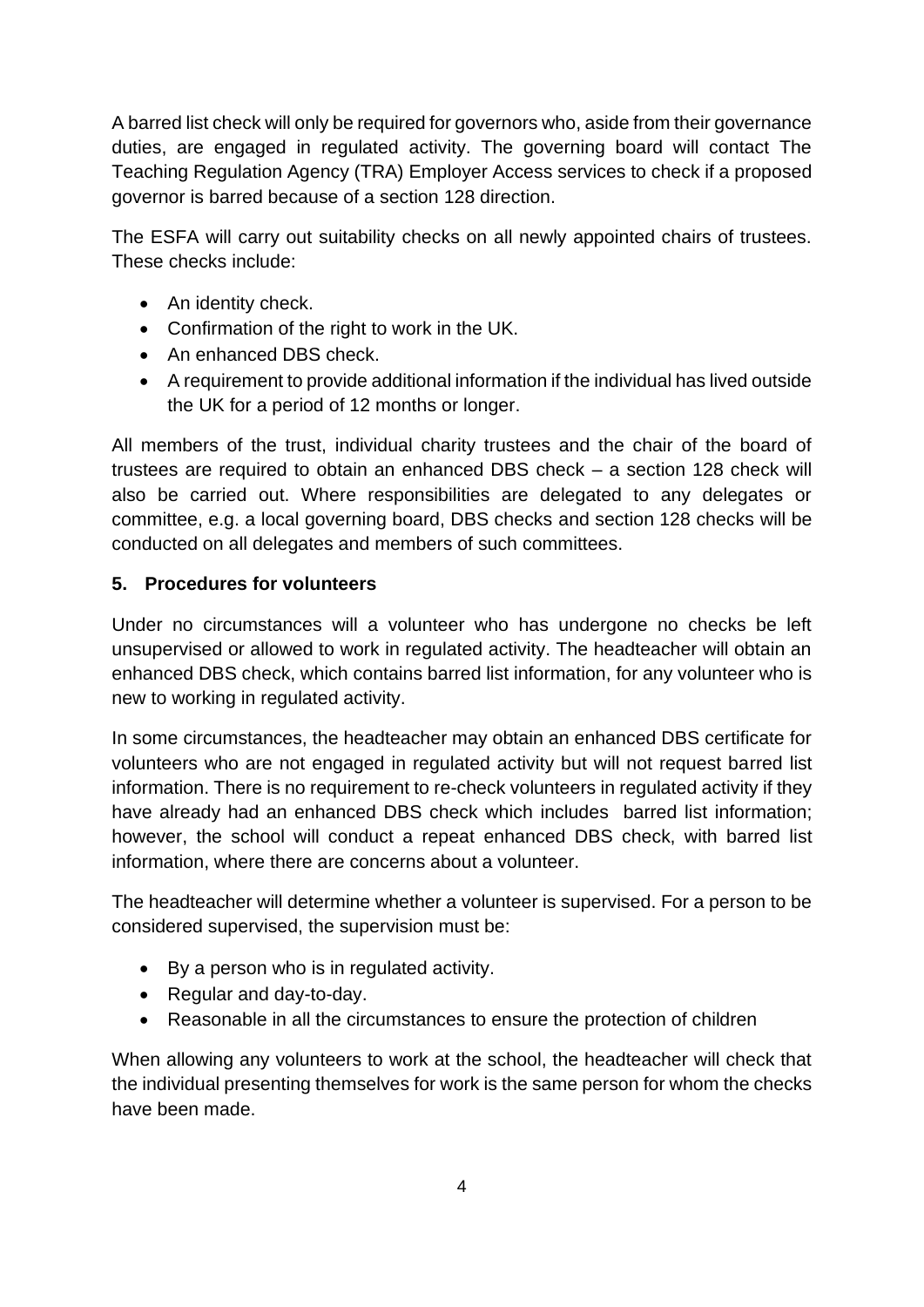### <span id="page-8-0"></span>**6. Procedures for visitors**

Visitors that attend school not in a professional capacity should be supervised at all times during their visit.

For visitors attending the school in a professional capacity, ID checks will be carried out and the school will be assured that the visitor has had the appropriate DBS check or will have the visitor's employer(s) confirm that their staff have received the appropriate checks. All visitors should sign in and out for each visit to school.

# <span id="page-8-1"></span>**7. Procedures for contractors**

Under no circumstances will a contractor who has undergone no checks be allowed to work unsupervised or engage in regulated activity at the school. The school is responsible for determining the appropriate level of supervision depending on the circumstances.

The headteacher will ensure the school's safeguarding requirements are set out in the contract with the contractor.

Contractors who engage in regulated activity will be required to obtain an enhanced DBS certificate with barred list check. Any contractors who have the opportunity for regular contact with children, but who would not be in regulated activity, will be required to obtain an enhanced DBS check. In considering whether contact is regular, it is irrelevant whether the contractor works on a single site or across a number of sites.

Where the contractor does not have opportunity for regular contact with pupils, the headteacher will decide whether a basic DBS disclosure is appropriate.

If a contractor working at the school is self-employed, the headteacher will consider if they need to obtain a DBS check on the contractor's behalf. The headteacher will check the identity of contractors and their staff upon arrival to the school.

### <span id="page-8-2"></span>**8. Staff who have lived or worked outside the UK**

New staff members who have lived or worked outside the UK will undergo the same checks as all other staff, including obtaining an enhanced DBS certificate which contains barred list information, in line with the procedures outlined in section 4 of this policy.

• Appropriate Certificate of 'Good Conduct' checks for those who have lived/worked outside of the UK for a period of 6 months or more since the age of 18 years old;

As of January 2021, the TRA no longer maintains a list of teachers from the European Economic Area (EEA) with sanctions. The school will continue to carry out safer recruitment checks on all applicants. For applicants who have lived or worked outside of the UK for a period of 6 months or more since the age of 18 years old, an appropriate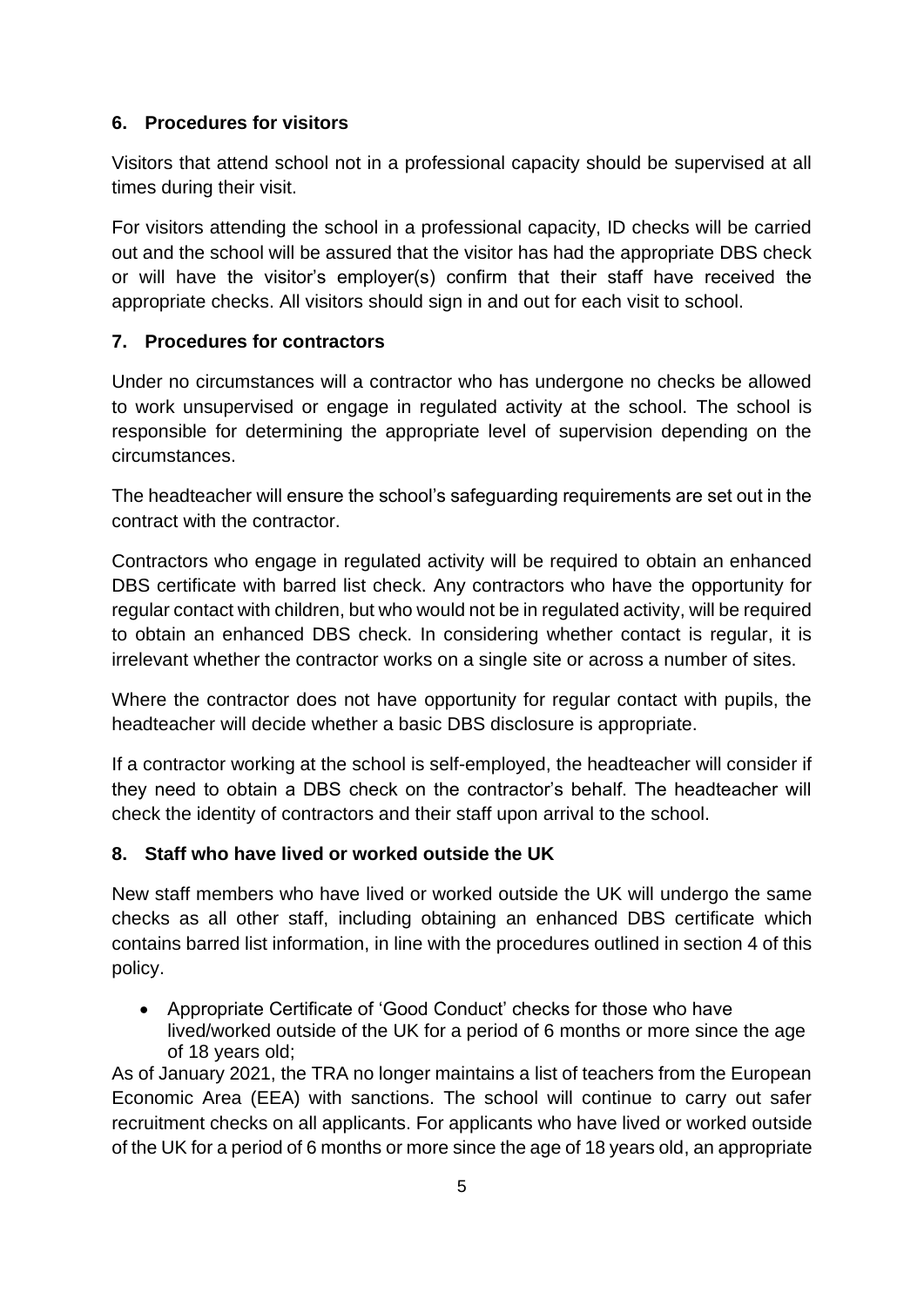certificate of 'good conduct' will be required so that relevant events that occurred outside the UK can be considered, even if the applicant has never been to the UK. Any costs associated with obtaining the certificate of 'good conduct' will be met by the individual.

Additional checks will be carried out for teaching roles, e.g. checking documents issued by overseas teaching authorities. The school will request that teachers provide a letter of professional standing issued by the professional regulating authority in the country in which they worked, confirming that they have not imposed any sanctions or restrictions and if they are aware of any reason why they may be unsuitable to teach.

The DBS cannot obtain police records from overseas; however, a check will be conducted to establish whether the individual has disclosed any criminal convictions during their time in the UK. As the DBS cannot provide details of police records for overseas applications, the school is aware that the DBS information may not provide a complete picture of a candidate's criminal record. In these cases,, the school will request the individual to obtain an appropriate Certificate of 'Good Conduct' checks from relevant embassies or the police for those who have lived/worked outside of the UK for a period of 6 months or more since the age of 18 years old;

The school will be extra vigilant when considering an applicant from overseas and will obtain additional references to ensure their suitability for the role.

## <span id="page-9-0"></span>**9. Procedures for adults supervising children on work experience**

The school will consider the specific circumstances of the work experience placement when considering what level, if any, of DBS check is required on individuals supervising pupils, including those aged 16 and over, on the placement. Consideration will be given to whether the person providing supervision to the pupil will be unsupervised themselves and providing the supervision frequently, i.e. more than three days in a 30-day period, or overnight.

The headteacher will ask the employer providing the work experience to confirm that any member of staff who will be working with the child unsupervised and frequently is not a barred person.

The school is not able to request an enhanced DBS check with barred list information for staff supervising pupils who are aged 16 to 17. Work experience providers are not able to request any DBS checks for pupils under 16. The school will ensure all work experience providers have policies and procedures in place to protect pupils from harm.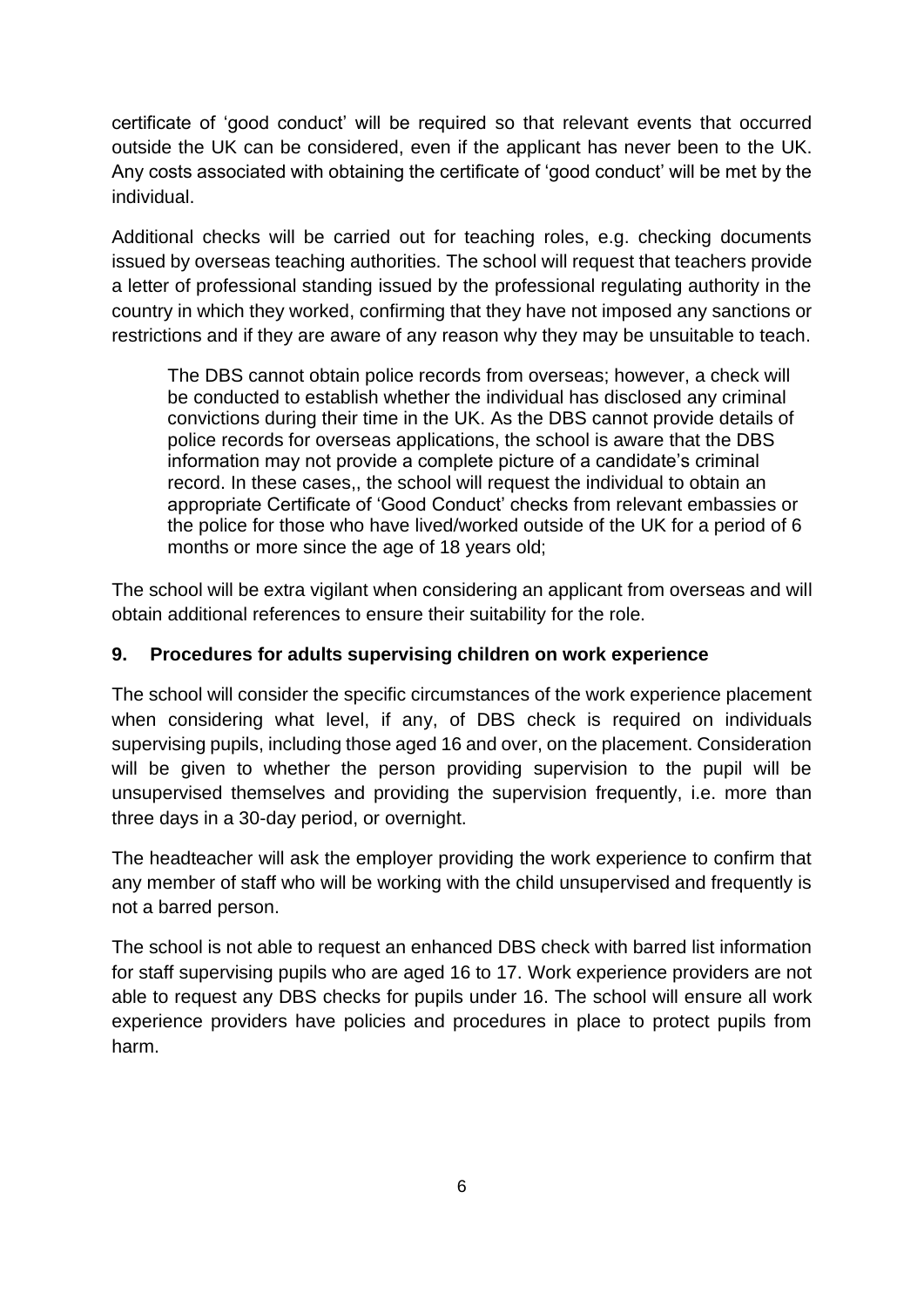#### <span id="page-10-0"></span>**10. Procedures for alternative provision**

Where a pupil is placed in alternative provision, the headteacher will obtain written confirmation from the provider that the appropriate DBS checks have been carried out on the provider's staff.

## <span id="page-10-1"></span>**11. Procedures for arranged homestays during exchange visits (Secondary Schools Only)**

When arranging a homestay for a visiting pupil in the UK, the headteacher will consider the suitability of the adults in the respective families who will be responsible for the visiting child during the stay.

Where the headteacher arranges for a visiting child to be provided with care and accommodation in the home of a family to which they are not related, the responsible adults will be engaging in regulated activity for the duration of the stay. In these circumstances, and where the school has the power to terminate such a homestay, the school will be the regulated activity provider.

When arranging homestays, the headteacher will use professional judgement to assess the suitability of the adults in those families who will be responsible for the visiting child during their stay. To help inform the assessment, the headteacher will obtain enhanced DBS certificates with barred list information. The headteacher may decide to obtain an enhanced DBS certificate in respect of anyone aged 16 or over in the household where the child will be staying.

When arranging a homestay abroad, the headteacher will liaise with partner schools abroad to establish a shared understanding of, and agreement to the arrangements in place for the visit. The headteacher will use professional judgement to determine that the arrangements are appropriate and sufficient to safeguard every child who will take part in the exchange. The headteacher may decide to contact the relevant foreign embassy or High Commission of the country in question to discuss what checks may be possible in respect of those providing homestay outside of the UK.

Where a period of UK homestay lasts 28 days or more, for a child aged under 16 (or 18 if the child has disabilities), this may amount to private fostering under the Children Act 1989. Where this is the case, the headteacher will notify the LA of the arrangements.

### <span id="page-10-2"></span>**12. Disclosures containing criminal information**

A DBS check is considered to contain criminal information if it includes details of the following:

- A police record of convictions and cautions
- DBS barred list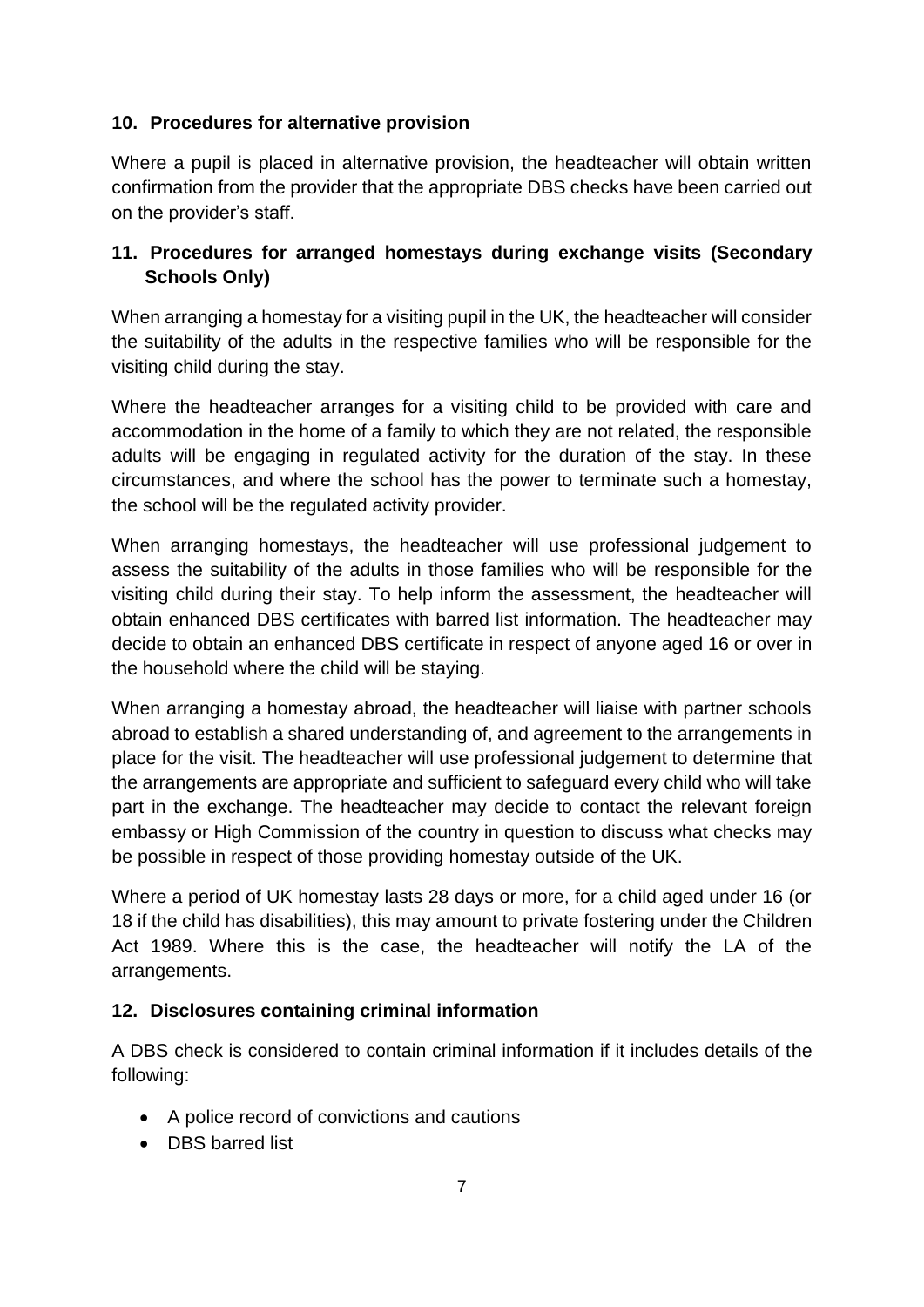• Any other relevant criminal information obtained by the police

If an individual has more than one conviction, regardless of offence type or time passed, each conviction will be considered individually, rather than all being automatically disclosed.

In the event of a disclosure containing criminal information, the headteacher will check whether the individual has obtained any previous criminal convictions or cautions by instructing them to complete a disclosure review form, which will be followed by a meeting. The headteacher will discuss the disclosed information with the governing board and Trust's HR Department immediately to agree a course of action regarding any prospective or existing employee.

The individual will be required to attend a meeting with the headteacher to confirm that the convictions are theirs. If the individual denies that the convictions relate to them, the headteacher will contact the DBS to carry out an investigation. If it is established by the DBS that the convictions do concern the individual, the headteacher will explore the circumstances surrounding these and their suitability to work with children, in accordance with the governing board and the Trust's HR Department.

For prospective employees, all posts will remain pending whilst meetings and investigations take place - an exception applies if the headteacher was already aware of the employee's convictions and had previously discussed with the governing board and the Trust's HR Department that they were still suitable for their appointment, or, if it is revealed that the convictions do not relate to the individual concerned.

For current employees, the headteacher will complete a risk assessment to consider whether adjustments will need to be made whilst meetings and investigations take place, including:

- Whether the employee can continue their practice.
- Whether closer supervision is required of the employee.
- Whether the employee should be temporarily transferred to other duties.
- Whether the employee should be dealt with in accordance with the Disciplinary Policy and Procedure and suspended with entitlement to full pay.

The headteacher will consult the Trust's HR Department when deciding what adjustments will need to be made for the employee concerned.

### <span id="page-11-0"></span>**13. Making a recruitment decision**

All offers of employment made by the school will be conditional upon satisfactory completion of the mandatory pre-employment checks. Employment will not commence prior to the completion of the checks. For more information, please refer to the DDAT Recruitment and Selection Procedure or further advice can be provided by the Trust's HR Department.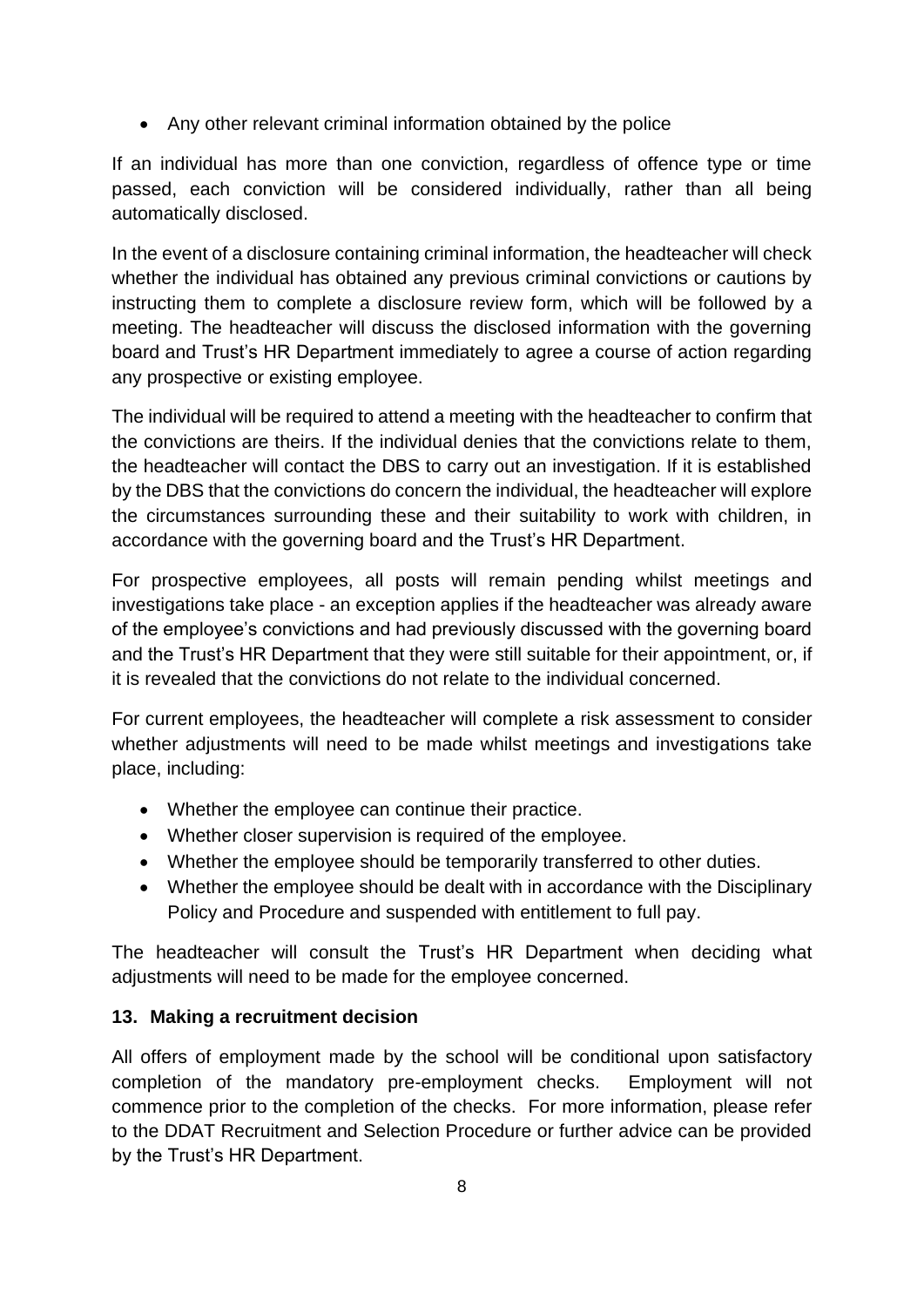The SBM and Headteacher will consider the magnitude of any DBS disclosures.

**Major disclosures** will result in the candidate being automatically unsuitable for the role. These include where the adult is named on the following lists:

- Children's barred list
- Adults' barred list

**Serious disclosures** which involve criminal activity, but do not pose a risk to pupils, will be discussed with the headteacher and the Trust's HR Department prior to the candidate being accepted for the role. The headteacher will endeavour to ascertain the relevant facts from the individual and decide upon a conclusion. Following this, the candidate will receive a rejection or acceptance letter.

When considering an applicant who will not be working in regulated activity, the school will not take into account any minor or old convictions, which are 'protected' from disclosure, as defined by the Rehabilitation of Offenders Act 1974 (Exceptions) Order 1975 (as amended in 2016).

When deciding to accept or reject a candidate, the school will consider the following information:

- The seriousness and relevance of the disclosure in relation to the position applied for
- The nature of the offence or other matters revealed
- The length of time since the offence or other matters occurred
- Whether it was a one-off incident or if there is a pattern of offending behaviour
- Whether the candidate's circumstances have changed since the offending behaviour or other matters occurred
- The circumstances around the incident, including any extenuating circumstances surrounding the offence, and explanations offered
- Whether the candidate has accepted responsibility for their actions

A risk assessment will be conducted by the headteacher following a positive disclosure, before deciding on the candidate's suitability. A record of all recruitment decisions following positive DBS disclosures will be kept in a sealed envelope within the employees personnel folder. by the SBM. Depending on the circumstances of each case, the chair of the governing board may be asked to countersign the form recording the recruitment decision.

# <span id="page-12-0"></span>**14. DBS update service**

Existing staff members will be required to join the DBS update service upon their current DBS being renewed to ensure that their enhanced DBS certificates are up to date. New employees or employees changing roles will be required under their new contract of employment to join the DBS up-date service if they haven't already done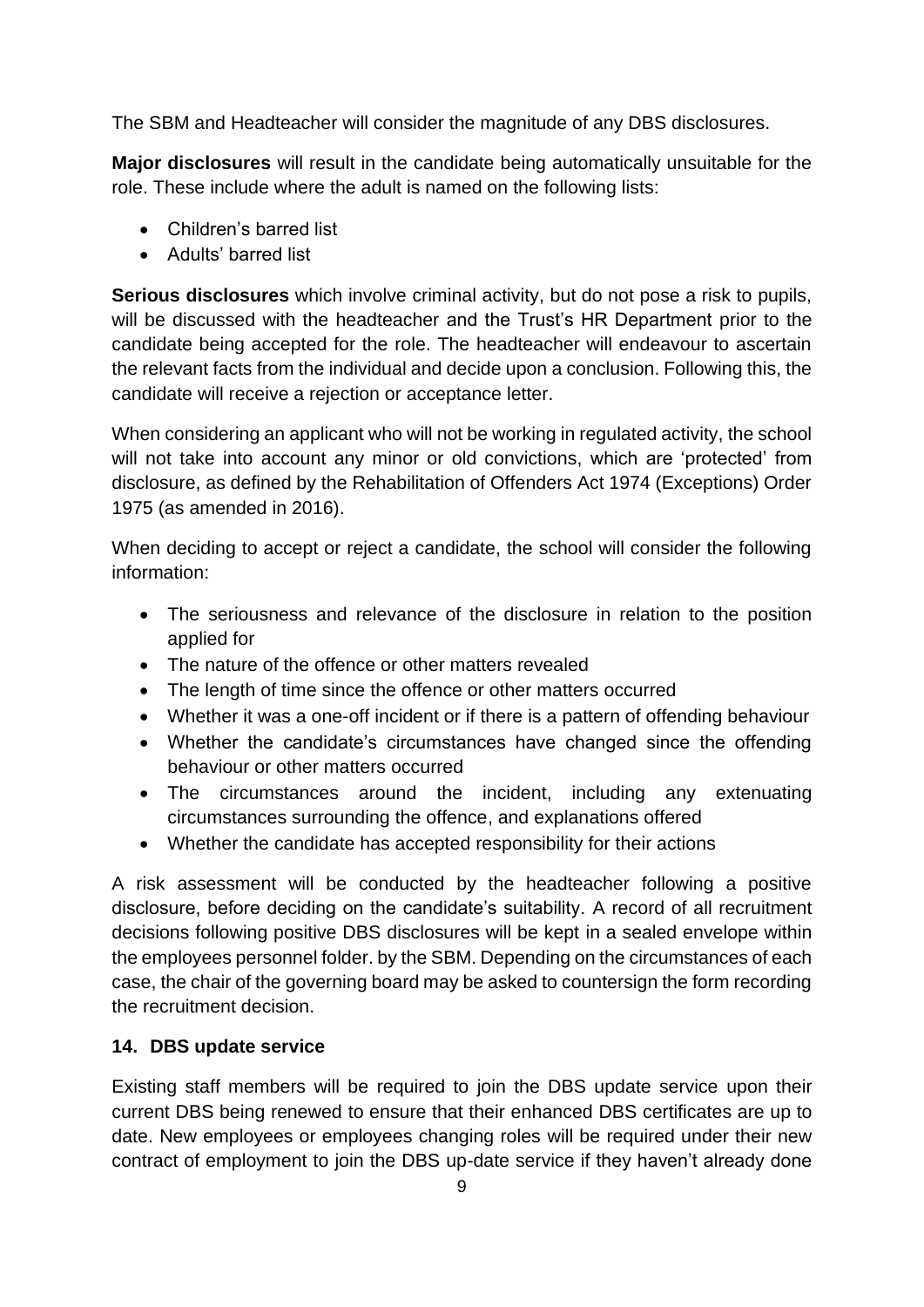so. The individual's consent will be gained at the point of signing up to the update service for the Trust to undertake regular checks.

The school will check the DBS certificate to confirm it matches the individual's identity and examine the original certificate to ensure it is for the appropriate workforce and level of check.

## <span id="page-13-0"></span>**15. Referral to the DBS**

The school has a legal duty to refer to the DBS any member of staff who has harmed, or poses a risk of harm, to a pupil where:

- The harm test is satisfied.
- The staff member has received a caution or conviction for a relevant offence. or if there is reason to believe the staff member has committed a listed relevant offence.
- The staff member has been removed from working in regulated activity, or would have been removed had they not left the school.
- The staff member has been moved to an area of work not in regulated activity.
- The staff member has been suspended.

Referrals will be made as soon as possible after the resignation, removal or redeployment of the staff member.

### <span id="page-13-1"></span>**16. Recruitment of ex-offenders**

The school is aware of its responsibility under the Police Act 1997 not to discriminate applicants based on their criminal record. The school will only ask an individual to provide details of convictions and cautions that the school is legally entitled to consider when recruiting candidates. All candidates will be selected for interview based on their skills, qualifications and experience.

All job application forms, job adverts and recruitment briefs that require an enhanced DBS check will outline that an application for a DBS certificate will be submitted for all candidates once they have been offered the position. During the recruitment process, the school will ensure that a discussion between the recruitment panel and headteacher takes place to evaluate any offences or other matters relevant to the position.

Candidates will be informed that failure to reveal any information which is directly related to the post could result in withdrawal of an offer of employment. Any DBS certificates that reveal criminal information will be discussed with the individual, and their eligibility for the position will be reviewed in accordance with section 14 and section 15 of this policy.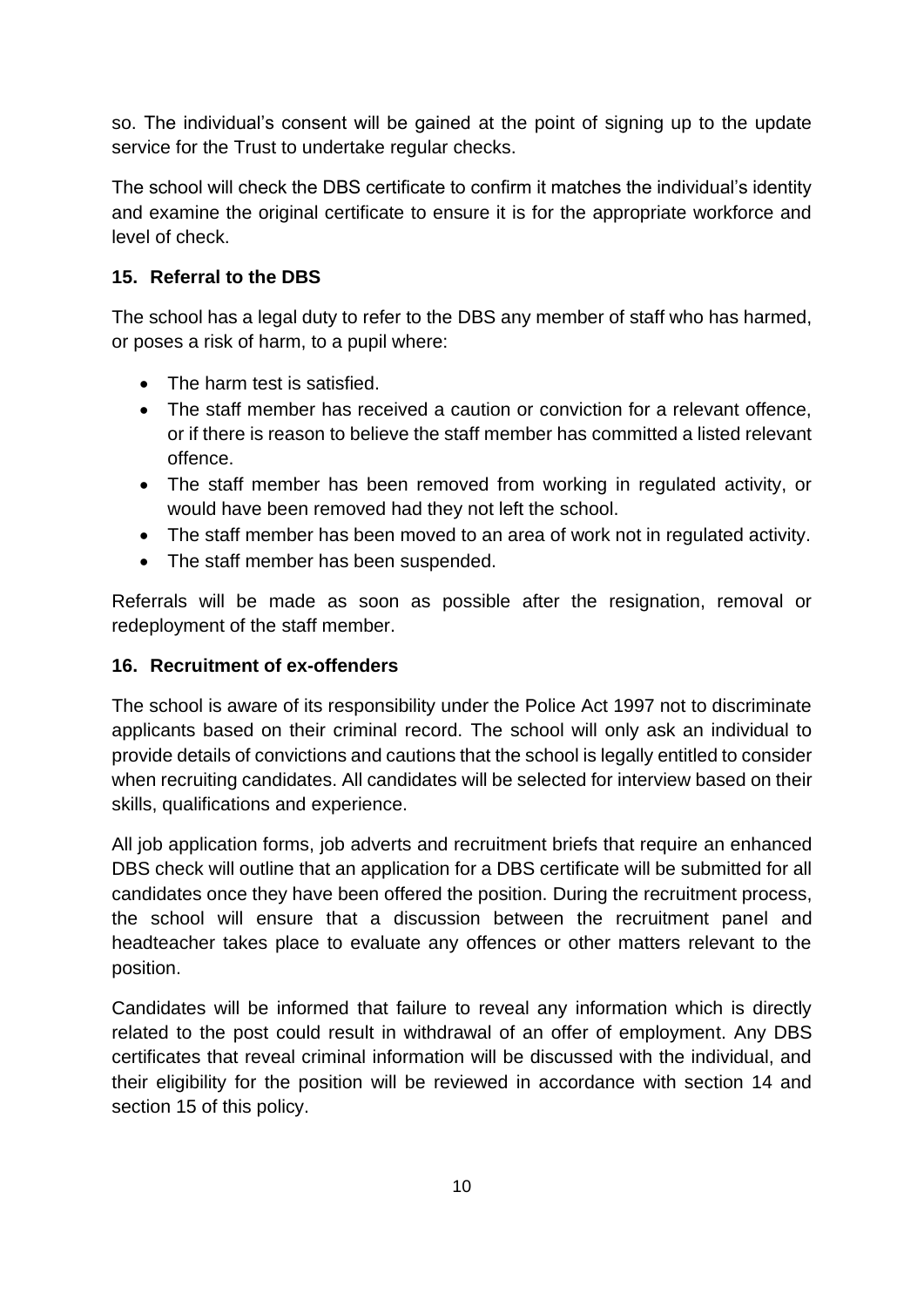## <span id="page-14-0"></span>**17. Single central record (SCR)**

The headteacher maintains an up-to-date SCR of pre-appointment checks covering all staff (including teacher trainees on salaried routes) and supply staff.

The SCR details the checks carried out in each academy within the MAT – the information is recorded in such a way that allows for details for each individual academy to be provided separately, and without delay to those entitled to inspect that information, including Ofsted.

The SCR indicates whether the following checks have been carried out or certificates obtained, and the date on which each check was completed, or certificate obtained:

- An identity check
- A barred list check
- An enhanced DBS check
- A prohibition from teaching check
- A section 128 check for all management positions including Governors.
- Further checks on individuals who have lived or worked outside the UK
- A check of professional qualifications
- A check to establish the individual's right to work in the UK

For supply staff, the SCR also records whether written confirmation has been received from the agency supplying the member of staff that the relevant checks have been carried out and the appropriate certificates have been obtained, and details of the date on which the confirmation was received and whether any enhanced DBS certificate check have been provided in respect of the member of staff. There is no requirement for fee-funded trainee teachers to be recorded on the SCR.

The SCR is securely stored electronically.

The details of an individual will be removed from the SCR once they no longer work at the school.

# <span id="page-14-1"></span>**18. Data handling**

All DBS certificates will be stored in accordance with the school's Data Protection Policy and will be stored in a securely locked and non-portable cabinet which is located in the school office. Access to certificates will be strictly controlled and limited to those who are entitled to see them as part of their duties.

In accordance with the Police Act 1997, access to DBS certificates is strictly controlled and records will only be accessed by the headteacher and SBM. If in exceptional circumstances, and as part of their duties, another member of staff is required to access a DBS certificate, the school will keep a record of the named individual, and